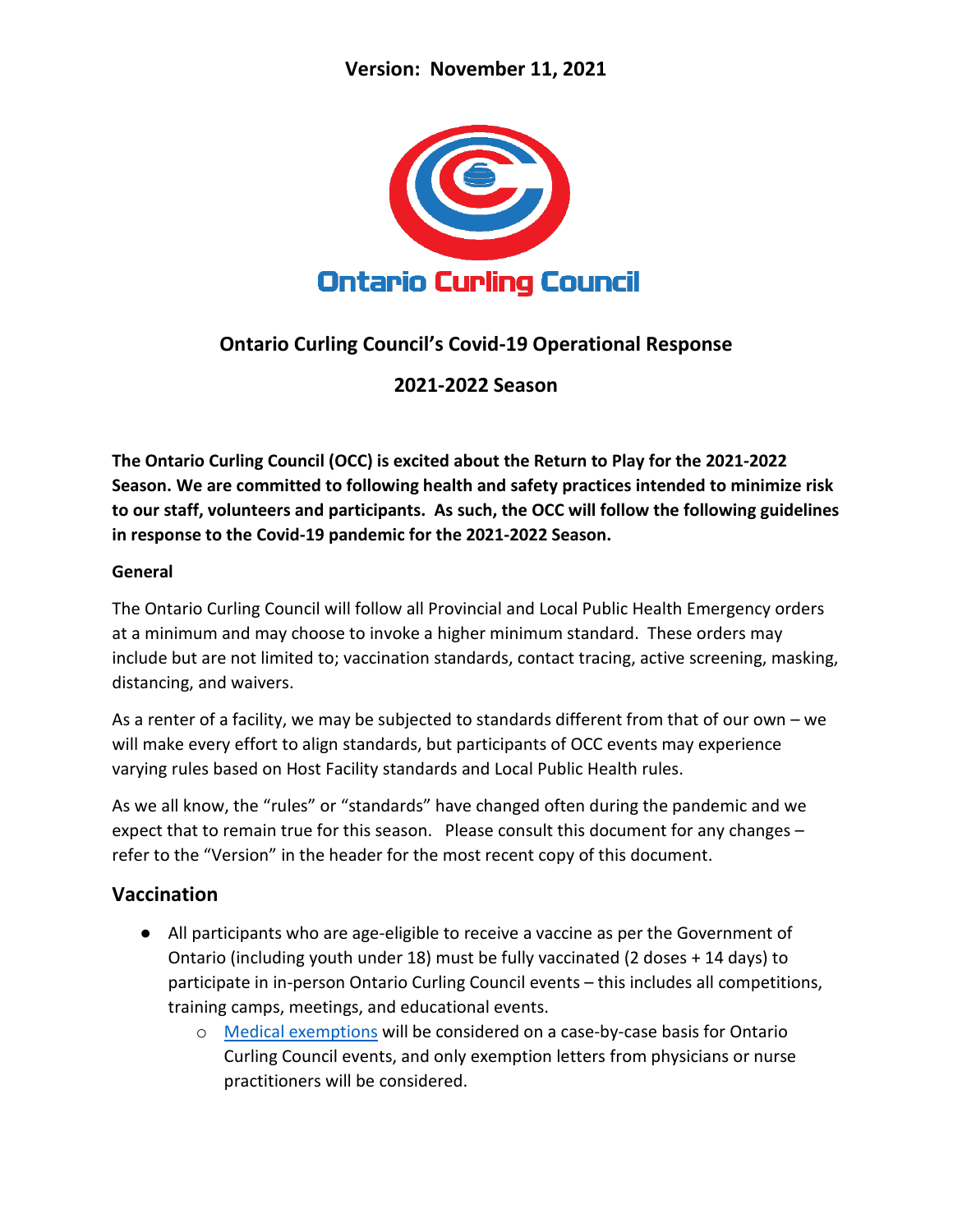- $\circ$  A phase-in period for children aged 5-11 will be invoked when vaccination for that age group is approved.
- All Staff must be fully vaccinated
- All Contractors (Coach Developers, Program Coaches, and Ice Tech Trainers) must be fully vaccinated. If a contractor is not vaccinated, they will be placed on "leave" for the 2021-2022 season.
- All Volunteers (Board members, Officials) must be fully vaccinated to meet or participate in in-person events.
- The Ontario Curling Council will not store vaccination records of any of its participants, coaches, board members, officials, etc…

### **Masking**

- In accordance with provincial masking mandate, masks are to be worn indoors unless seated and eating or drinking.
- Curlers are to wear a mask until they reach the ice surface at which time they can remove their mask to curl/exercise.
- Coaches are to remain masked during all competitions (unless eating or drinking while seated).
- Program coaches, and Coach Developers are to remain masked during teaching/coaching unless seated and eating or drinking..
- Officials are expected to remain masked during competitions unless seated and eating or drinking.
- The Ontario Curling Council expects all coaches, athletes, staff, contractors, and volunteers will provide their own masks.
- All masks must conform to Health Canada guidance for non medical masks. https://www.canada.ca/en/public-health/services/diseases/2019-novel-coronavirusinfection/prevention-risks/about-non-medical-masks-face-coverings.html#a2

# **Contact Tracing**

- Contact tracing remains the responsibility of the Host Facility
- If requested, the Ontario Curling Council will aid the Host Facility in contact tracing using our participant records. The Ontario Curling Council cannot be held responsible for contact tracing of fans, club employees, etc…, only for registered coaches, athletes, officials and staff.

# **Screening**

● Active Screening and vaccination verification remains the responsibility of the Host Facility